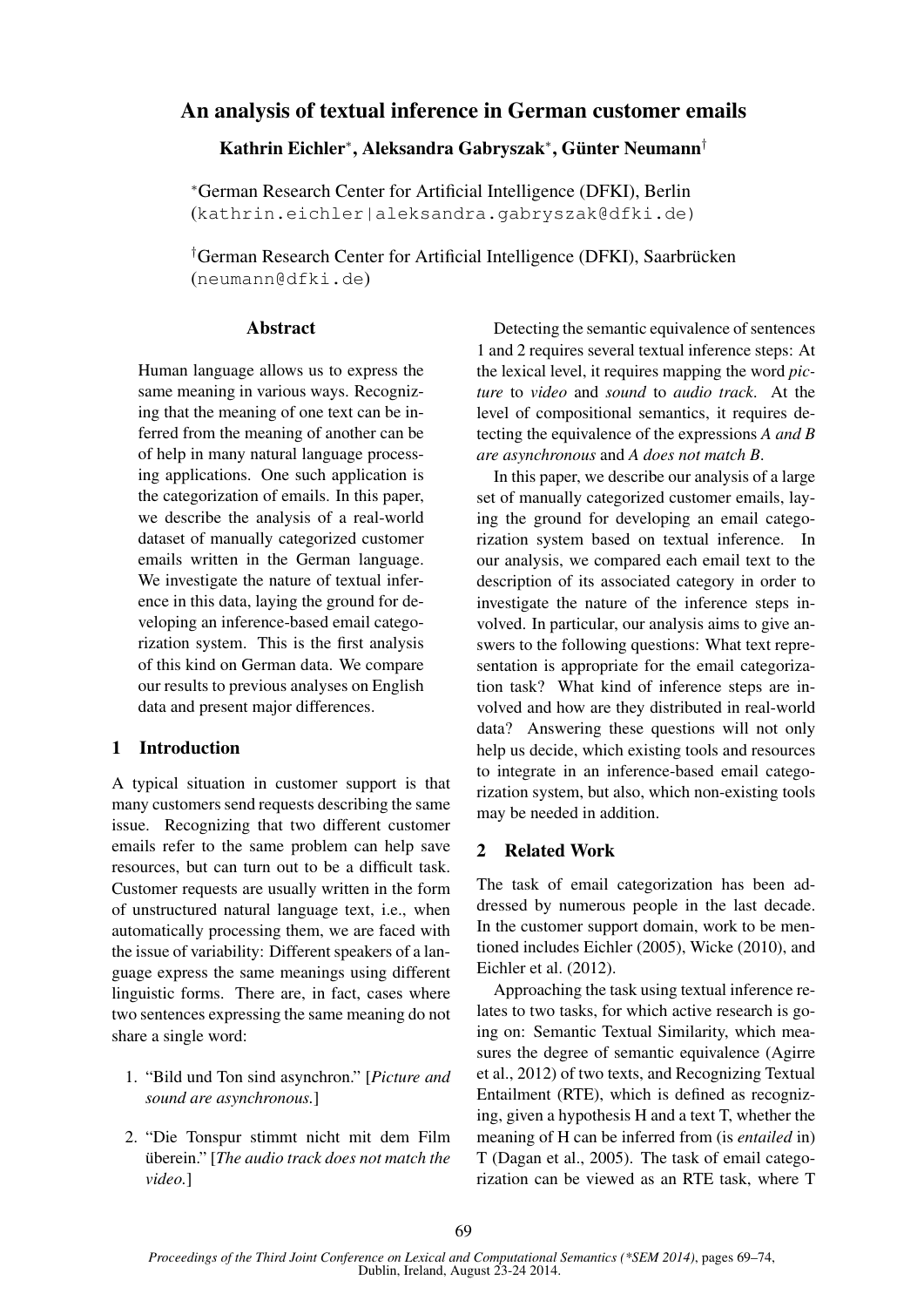refers to the email text and H refers to the category description. The goal then is to find out if the email text entails the category description, and if so, assign it to the respective category.

In connection with RTE, several groups have analyzed existing datasets in order to investigate the nature of textual inference. Bar-Haim (2010) introduces two levels of entailment, lexical and lexical-syntactic, and analyzes the contribution of each level and of individual inference mechanisms within each level over a sample from the first RTE Challenge test set (Dagan et al., 2005). He concludes that the main contributors are paraphrases and syntactic transformations.

Volokh and Neumann (2011) analyzed a subset of the RTE-7 (Bentivogli et al., 2011) development data to measure the complexity of the task. They divide the T/H pairs into three different classes, depending on the type of knowledge required to solve the problem: In class A, the relevant information is expressed with the same words in both T and H. In class B, the words used in T are synonyms to those used in H. In class C, recognizing entailment between H and T requires the use of logical inference and/or world knowledge. They conclude that for two thirds of the data a good word-level analysis is enough, whereas the remainder of the data contains diverse phenomena calling for a more sophisticated approach.

A detailed analysis of the linguistic phenomena involved in semantic inferences in the T-H pairs of the RTE-5 dataset was presented by (Cabrio and Magnini, 2013).

As the approaches described above, our analysis aims at measuring the contribution of inference mechanisms at different representation levels. However, we focus on a different type of text (customer request as compared to news) and a different language (German as compared to English). We thus expect our results to differ from the ones obtained in previous work.

### 3 Setup

### 3.1 Dataset

We analyzed a dataset consisting of a set of emails and a set of categories associated to these emails. The emails contain customer requests sent to the support center of a multimedia software company, and mainly concern the products offered by this company. Each email was manually assigned to one or more matching categories by a customer

support agent (a domain expert). These categories, predefined by the data provider, represent previously identified problems reported by customers. All emails and category descriptions are written in German. As is common for this type of data, many emails contain spelling mistakes, grammatical errors or abbreviations, which make automatic text processing difficult. An anonymized<sup>1</sup> version of the dataset is available online<sup>2</sup>. Our data analysis was done on the original dataset. The data examples we use in the following, however, are taken from the anonymized dataset.

In our analysis, we manually compared the email texts to the descriptions of their associated categories in order to investigate the nature of the inference steps involved. In order to reduce the complexity of the task, we based our analysis on the subset of categories, for which the category text described a single problem (a single H, speaking in RTE terms). We also removed emails for which we were not able to relate the category description to the email text. However, we kept emails associated to several categories and analyzed all of the assignments. The reduced dataset we used for our analysis consists of 369 emails associated to 25 categories. The email lengths vary between 2 and 1246 tokens. Category descriptions usually consist of a single sentence or a phrase.

### 3.2 Task definition

The task of automatically assigning emails to matching categories can be viewed as an RTE task, where T refers to the email text and H refers to the category description. The goal then is to find out if the email text entails the category description, and if so, assign it to the respective category.

For the analysis of inference steps involved, we distinguish between two levels of inference: lexical semantics and compositional semantics. At the lexical level, we distinguish two different types of text representation: First, the bag-of-tokens representation, where both the email text and the category description are represented as the set of content word tokens contained in the respective text.

<sup>&</sup>lt;sup>1</sup>The anonymization step was performed to eliminate references to the data provider and anonymize personal data about the customers. During this step, the data was transferred into a different product domain (online auction sales). However, the anonymized version is very similar to the original one in terms of language style (including spelling errors, anglicisms, abbreviations, and special characters).

<sup>2</sup> **http://www.excitement-project.eu/attachments/ article/97/omq\_public\_email\_data.zip**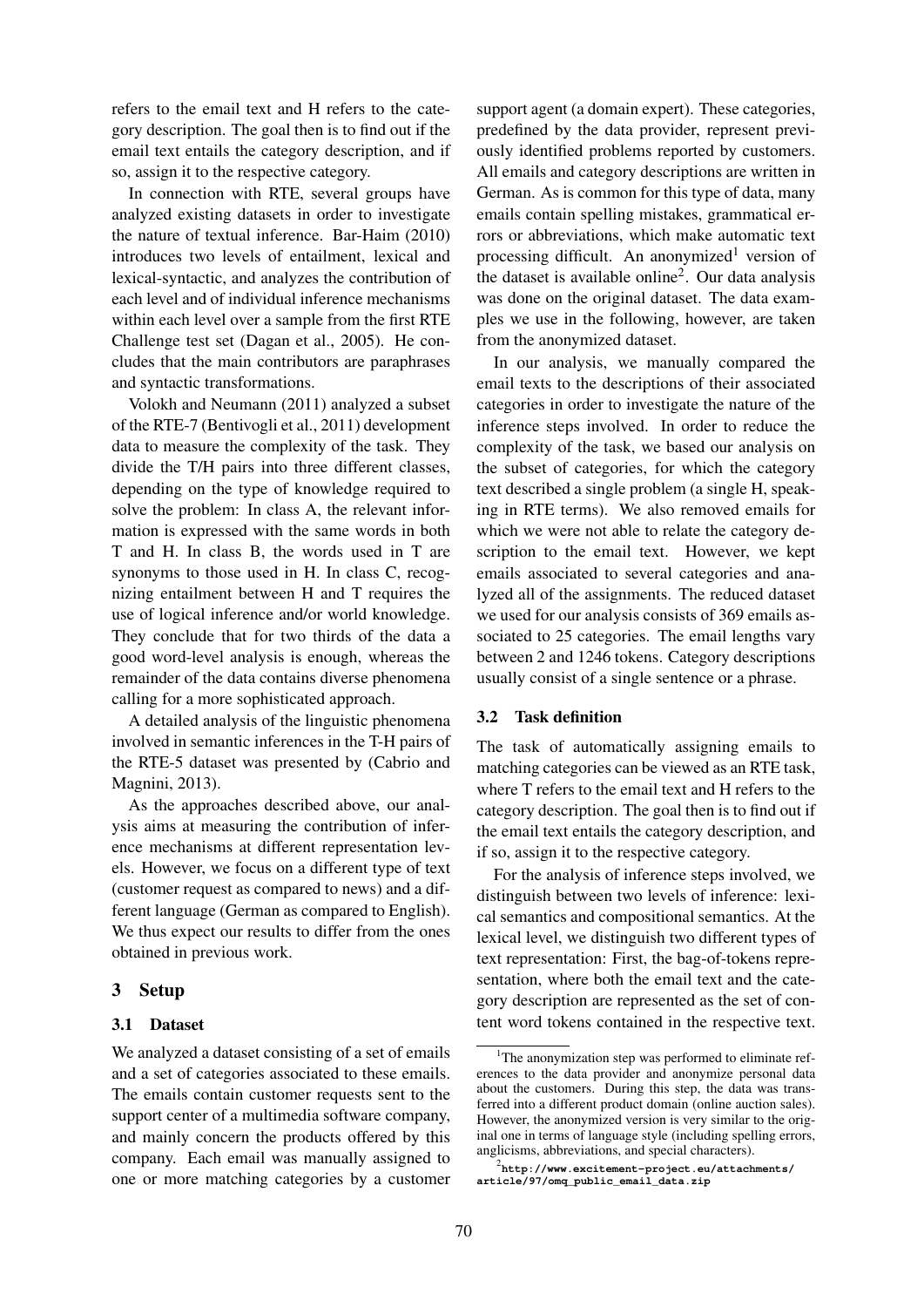Second, the bag-of-terms representation, where a "term" can consist of one or more content tokens occurring consecutively. At this level, following Bar Haim (2010), we assume that entailment holds between T (the email) and H (the category description) if every token (term) in H can be matched by a corresponding entailing token (term) in T.

At the level of compositional semantics, we represent each text as the set of complex expressions (combinations of terms linked syntactically and semantically) contained in it. At this level, we assume that entailment holds between T and H if every term in H is part of at least one complex expression that can be matched by a corresponding entailing expression in T.

The data analysis was carried out by two people separately (one of them an author of this paper), who analyzed each assignment of an email E to a category C based on predefined analysis guidelines. For each of the text representation types described above, the task of the annotators was to find, for each expression in the description of C, a semantically equivalent or entailing expression in E.<sup>3</sup> If such an expression was found, all involved inference steps were to be noted down in an annotation table. The predefined list of possible inference steps is explained in detail in the following.

### 4 Inference steps

#### 4.1 Lexical semantics level

For each of the three different types of representation (token, term, complex expression), we distinguish various inference steps. At the lexical level, we distinguish among spelling, inflection, derivation, composition, lexical semantics at the token level and lexical semantics at the term level. This distinction was made based on the assumption that for each of these steps a different NLP tool or resource is required (e.g., a lemmatizer for inflection, a compound splitter for composition, a lexical-semantic net for lexical semantics). We also distinguish between token and term level lexical semantics, as, for term-level lexical semantics, we assume that a tool for detecting multi-token terms would be required.

#### 4.2 Compositional semantics level

At the level of compositional semantics, we consider inference steps involving complex expressions.<sup>4</sup> These steps go beyond the lexical level and would require the usage of at least a syntactic parser for detecting word dependencies and a tool for recognizing entailment between two complex expressions. At this level, we also record the frequency of three particular phenomena: particle verbs, negation, and light verb constructions, which we considered worth addressing separately.

Particle verbs are important when processing German because, unlike in English, they can occur both as one token or two, dependending on the syntactic construction, in which they are embedded (e.g., "aufnehmen" and "nehme [...] auf" [*(to) record*]. Recognizing the scope of negation can be required in cases where negation is expressed implicitly in one of the sentences, e.g., "A und B sind nicht synchron" [*A and B are not synchronous*] vs. "Es kommt zu Versetzung zwischen A und B" [*There is a misaligment between A and B*]. By *light verbs* we refer to verbs with little semantic content of their own, forming a linguistic unit with a noun or prepositional phrase, for which a single verb with a similar meaning exists, e.g., "Meldung kommt" [*message appears*] vs. "melden" [*notify*].

For example, for the text pair "Das Brennen bricht ab mit der Meldung X" [*Burning breaks with message X*] and "Beim Brennen kommt die Fehlermeldung X" [*When burning, error message X appears*], the word "Meldung" [*message*] was recorded as inference at the token level because it can be derived from "Fehlermeldung" [*error message*] using decomposition. The verb "bricht ab" [*break*] was considered inference at the level of compositional semantics because there is no lexical-semantic relation to the verb "kommt" [*appears*]. The verb can thus only be matched by considering the complete expression.

#### 4.3 Possible effects on precision

The focus of the analysis described so far was on ways to improve recall in an email categorization system: We count the inference steps required to increase the amount of mappable information (similar to query expansion in information retrieval). However, the figures do not show the impact of these mappings on precision, i.e.,

<sup>&</sup>lt;sup>3</sup>A preanalysis of the data revealed that in some cases, the entailment direction seemed to be flipped: Expressions in the category description entailed expressions in the email text, e.g. "Video" (*video*)  $\rightarrow$  "Film" (*film*). In our analysis, we counted these as positive cases if the context suggested that both expressions were used to express the same idea. We consider this an interesting issue to be further investigated.

<sup>4</sup>Additional lexical inference steps required at this level are not recorded.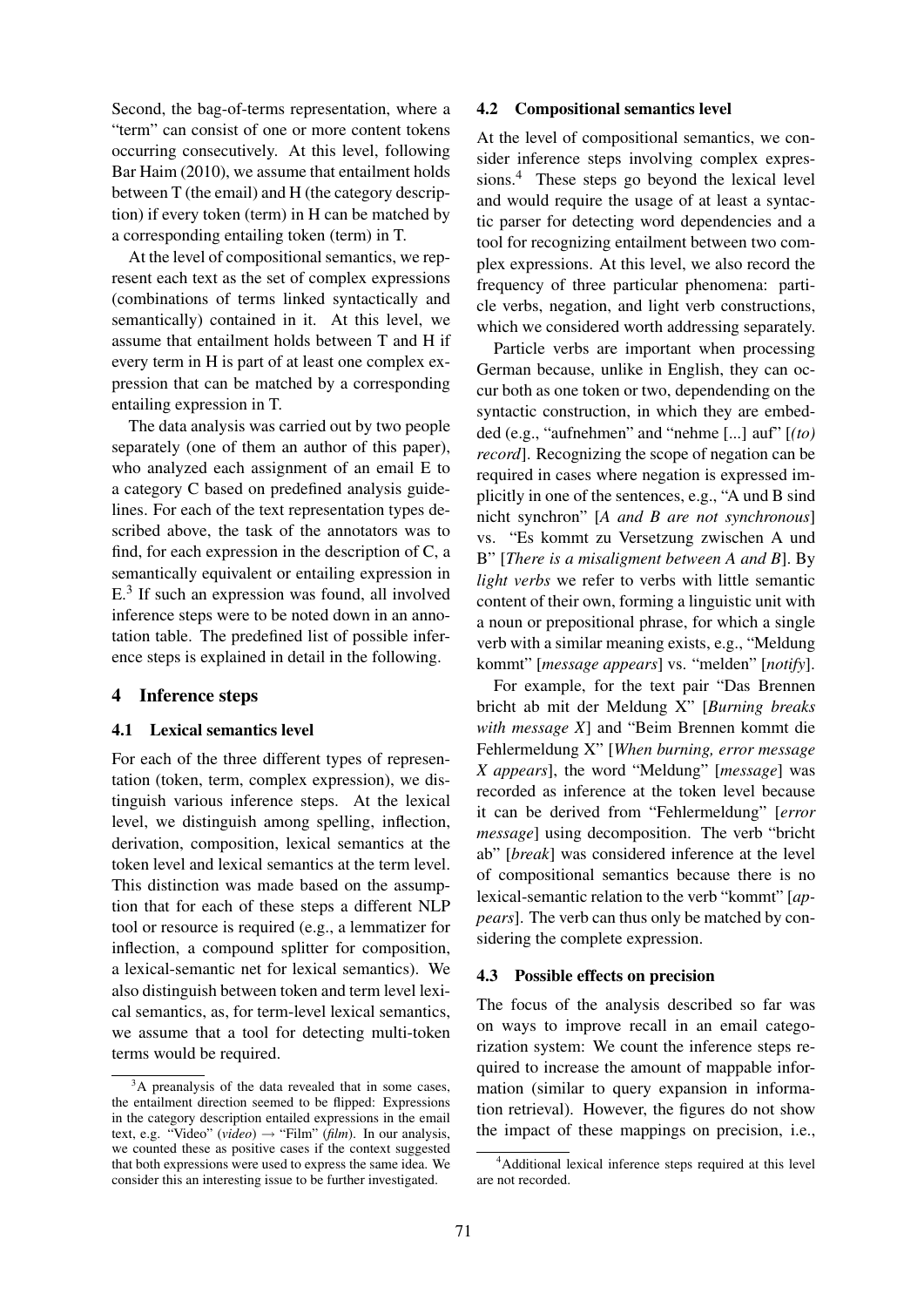whether an inference step we take would negatively affect the precision of the system. Taking a more precision-oriented view at the problem, we also counted the number of cases for which a more complex representation could be "helpful" (albeit not necessary). For example, inferring the negated expression "Programm kann die DVD nicht abspielen" [*Program cannot play the DVD*] from "Programm kann die DVD nicht laden"' [*Program does not load the DVD*] is possible at the lexical level, assuming that "abspielen" [*(to) play*] entails "laden" [*(to) load*]. However, knowing that both verbal expressions are negated is expected to be beneficial to precision, in order to avoid wrongly inferring a negated from a non-negated expression.

# 5 Results

### 5.1 Interannotator agreement

Our analysis was done by two people separately, which allowed us to measure the reliability of the annotation for the different inference steps. The kappa coefficient (Cohen, 1960) for spelling, inflection, derivation and composition ranged between 0.46 and 0.67, i.e., moderate to substantial agreement according to the scale proposed by Landis and Koch (1977). For lexical semantics, the value is only fair (0.38). An analysis showed that the identification of a lexical semantic relation is often not straightforward, and may require a good knowledge of the domain. For example, the verbs "aufrufen" [*call*] and "importieren" [*import*], which would usually not be considered to be semantically related, may in fact be used to describe the same action in the computer domain, referring to files. Also for the more complex inference steps, we measured only fair agreement, due to the number of positive and negative cases being very skewed. For the "helpful" cases, the values ranged between 0.73 and 0.79 (substantial agreement).

### 5.2 Distribution of inference steps

Table 1 summarizes the distribution of inference steps identified in our data for each text representation type, ordered by their frequency of occurrence.<sup>5</sup> For multi-token terms, particle verbs, and negation, the number of "helpful" cases is given in brackets.

Our results show that the most important inference step at the lexical level is lexical semantics.

At the lexical level, we found 157 different word mappings. Only 26 of them correspond to a relation in GermaNet (Hamp and Feldweg, 1997), version 7.0. 48 of the involved words had no GermaNet entry at all, due to the word being an anglicism (e.g., "Error" instead of "Fehler"), a nonlexicalized compound (e.g., "Bildschirmbereich" [*screen area*]) or a highly domain- or applicationspecific word (for only 37.5% of the words missing in GermaNet, we found an entry in Wikipedia). In 72 cases, both words had a GermaNet entry, but no relation existed, usually because the relation was too domain-specific.

For more than 30% of the words (as compared to 10.1% in Bar-Haim's (2010) analysis on English), a morphological transformation is required, which can be explained by the high complexity of German morphology as compared to the morphology of English. Spelling mistakes or differences, which are not considered in other analyses, are also found in a considerable number of words, the reason being that customer emails are less wellformed than, for example, news texts.

The significance of multi-token terms was surprisingly high for German, where word combinations are usually expressed in the form of compounds (i.e., a single token). In our data, multitoken terms were usually compounds consisting of at least one anglicism (e.g., "USB Anschluss" [*USB port*]). This suggests that texts written in a domain language with a high proportion of English loan words may be more difficult to process than general language texts, as multi-token terms have to be recognized.

At the level of compositional semantics, it should be noted that, in many cases, recognizing the entailment relation between two expressions requires world or domain knowledge. Several of the mappings involved particle verbs or light verbs. Detecting negation scope is expected to be important in a precision-oriented system.

#### 5.3 Comparing text representations

We also had a look at the amount of information left unmapped at each level. For the lexical level, we determined for how many of the content tokens (terms) occurring in the category descriptions, no matching expression was found in the associated emails. For the level of compositional semantics, we looked at each term left unmapped at the lexical level and tried to map a complex expression in

<sup>5</sup>Based on the steps agreed on after a consolidation phase.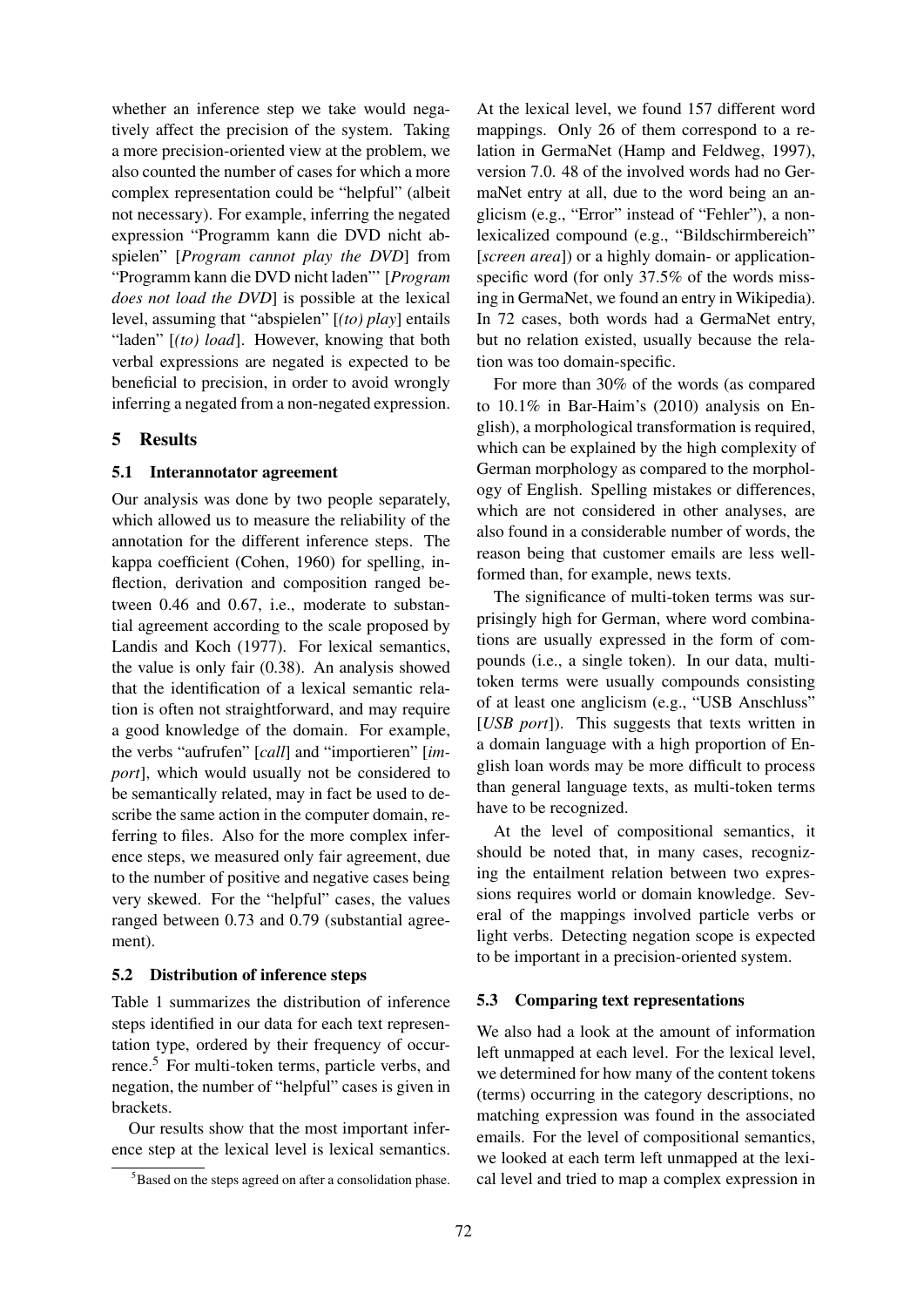| <b>Type of inference</b>     | Data example                                                                            | <b>Total (Share)</b> |  |
|------------------------------|-----------------------------------------------------------------------------------------|----------------------|--|
| Lexical semantics<br>(Token) | "Anfang" [start] $\rightarrow$ "Beginn" [beginning]                                     | $310(20.2\%)$        |  |
| Inflection                   | "startet" [starts] $\rightarrow$ "starten" [start]                                      | $206(13.4\%)$        |  |
| Derivation                   | "Import" [ <i>import</i> ] $\rightarrow$ "importieren" [ <i>(to) import</i> ]           | 164(10.7%)           |  |
| Composition                  | "Fehlermeldung" [error message] $\rightarrow$ "Meldung" [message]                       | 158 (10.3%)          |  |
| Spelling                     | "Dateine" $\rightarrow$ "Dateien" [files]                                               | 47 $(3.1\%)$         |  |
| Lexical semantics            |                                                                                         | $60(4.1\%)$          |  |
| (Term)                       | "MPEG Datei" [ <i>MPEG file</i> ] $\rightarrow$ "Video" [video]                         | $[-124(8.6\%)]$      |  |
| Particle verbs               | "spielt [] ab" [play] $\rightarrow$ "abspielen" [play]                                  | $26(1.8\%)$          |  |
|                              |                                                                                         | $[-34 (2.4\%)]$      |  |
| Light verbs                  | "Meldung kommt" [ <i>message appears</i> ] $\rightarrow$ "melden" [ <i>notify</i> ]     | $17(1.2\%)$          |  |
| Negation                     | "Brennergerät kann nicht gefunden werden" [Burning device cannot be found]              | $8(0.6\%)$           |  |
|                              | $\rightarrow$ "Es wird kein Brenner gefunden" [No burner is found]                      | $[-121 (8.4\%)]$     |  |
| Other complex                | "Das Brennen bricht ab mit der Meldung X" [Burning breaks with message X]               | 83 (5.7%)            |  |
| expressions                  | $\rightarrow$ "Beim Brennen kommt die Fehlermeldung X" [Burning yields error message X] |                      |  |

Table 1: Distribution of inference steps in the dataset.

which the term occurred. If for none of these expressions a matching expression was found in the email, the term was counted as non-mappable at this level.

| <b>Representation</b> | Non-mappable | <b>Share</b> |
|-----------------------|--------------|--------------|
| <b>Tokens</b>         | 428/1538     | 27.8%        |
| <b>Terms</b>          | 365/1446     | 25.2%        |
| Complex expressions   | 229/1446     | 15.8%        |

The above table shows that the majority of the required inference relates to the lexical level. Choosing a representation that allows us to map more complex expressions, increases the amount of mappable terms by almost 10%. However, even with this more complex representation, a considerable amount of terms (15.8%) cannot be mapped at all because the email text does not contain all information specified in the category description.

# 6 Conclusions

In our analysis, we examined the inference steps required to determine that the text of a category description can be inferred from the text of a particular email associated to this category. We identified major inference phenomena and determined their distribution in a German real-world dataset. Our analysis supports previous results for English data in that a large portion of the required inference relates to the lexical level. Choosing a representation that allows us to map more complex expressions significantly increases the amount of mappable expressions, but some expressions simply

cannot be mapped because the categorization was done relying on partial information in the email.

Our results extend previous results by investigating inference steps specific to the German language (such as morphology, composition, and particle verbs). Some outcomes are unexpected for the German language, such as the high share of multi-token terms. Our analysis also stresses the importance of inference steps relying on domainspecific resources, i.e., for this type of data, the development of tools and resources to support inference in highly specialized domains is crucial.

We are currently using the results of our analysis to build an email categorization system that integrates linguistic resources and tools to expand the linguistic expressions in an incoming email with entailed expressions. This will allow us to measure the performance of such a system, in particular with respect to the effect on precision.

# Acknowledgements

This work was partially supported by the EX-CITEMENT project (EU grant FP7 ICT-287923) and the German Federal Ministry of Education and Research (Software Campus grant 01—S12050 ). We would like to thank OMO GmbH for providing the dataset, Britta Zeller and Jonas Placzek for the data anonymization, and Stefania Racioppa for her help in the annotation phase.

This work is licensed under a Creative Commons Attribution 4.0 International Licence. Page numbers and proceedings footer are added by the organisers. Licence details: http: //creativecommons.org/licenses/by/4.0/